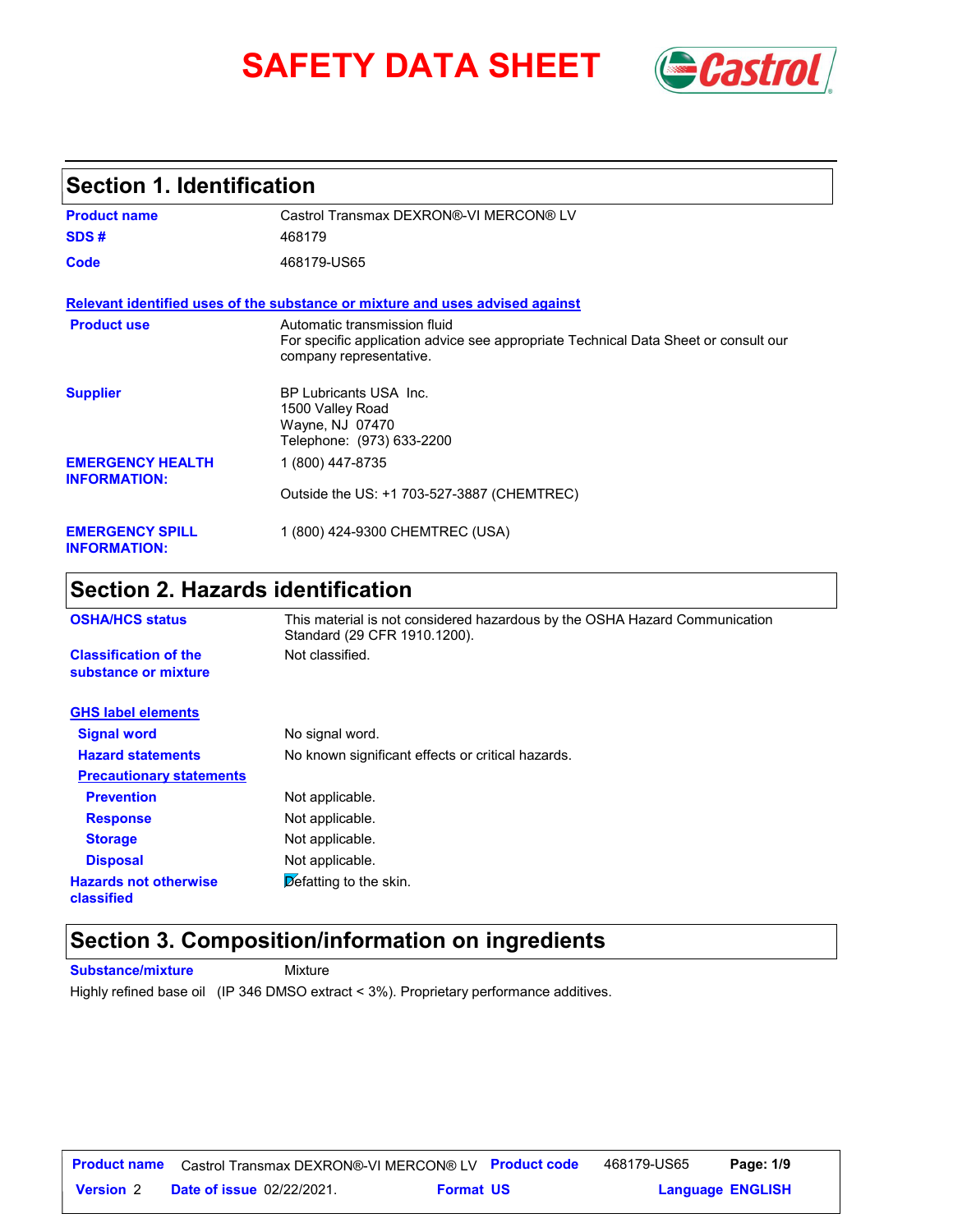### **Section 3. Composition/information on ingredients**

| <b>Ingredient name</b>                                                                                                                                | <b>CAS number</b> | $\frac{9}{6}$ |
|-------------------------------------------------------------------------------------------------------------------------------------------------------|-------------------|---------------|
| Distillates (petroleum), hydrotreated heavy paraffinic                                                                                                | 64742-54-7        | $≥50 - ≤75$   |
| Distillates (petroleum), hydrotreated light paraffinic                                                                                                | 64742-55-8        | $≥25 - ≤50$   |
| 2-Propenoic acid, 2-methyl-, butyl ester, polymer with N-[3-(dimethylamino)<br>propyl]-2-methyl-2-propenamide, dodecyl 2-methyl-2-propenoate, eicosyl | 176487-46-0       | ≤3            |
| 2-methyl-2-propenoate, hexadecyl 2-methyl-2-propenoate and octadecyl                                                                                  |                   |               |
| 2-methyl-2-propenoate                                                                                                                                 |                   |               |
| Lubricating oils (petroleum), C15-30, hydrotreated neutral oil-based                                                                                  | 72623-86-0        | ≤3            |
| Distillates (petroleum), hydrotreated light paraffinic                                                                                                | 64742-55-8        | ≤3            |

Any concentration shown as a range is to protect confidentiality or is due to batch variation.

**There are no additional ingredients present which, within the current knowledge of the supplier and in the concentrations applicable, are classified as hazardous to health and hence require reporting in this section.**

**Occupational exposure limits, if available, are listed in Section 8.**

### **Section 4. First aid measures**

#### **Description of necessary first aid measures**

| Eye contact                       | In case of contact, immediately flush eyes with plenty of water for at least 15 minutes.<br>Eyelids should be held away from the eyeball to ensure thorough rinsing. Check for and<br>remove any contact lenses. Get medical attention.             |
|-----------------------------------|-----------------------------------------------------------------------------------------------------------------------------------------------------------------------------------------------------------------------------------------------------|
| <b>Skin contact</b>               | Wash skin thoroughly with soap and water or use recognized skin cleanser. Remove<br>contaminated clothing and shoes. Wash clothing before reuse. Clean shoes thoroughly<br>before reuse. Get medical attention if symptoms occur.                   |
| <b>Inhalation</b>                 | If inhaled, remove to fresh air. In case of inhalation of decomposition products in a fire,<br>symptoms may be delayed. The exposed person may need to be kept under medical<br>surveillance for 48 hours. Get medical attention if symptoms occur. |
| <b>Ingestion</b>                  | Do not induce vomiting unless directed to do so by medical personnel. Get medical<br>attention if symptoms occur.                                                                                                                                   |
| <b>Protection of first-aiders</b> | No action shall be taken involving any personal risk or without suitable training.                                                                                                                                                                  |

#### **Most important symptoms/effects, acute and delayed**

**See Section 11 for more detailed information on health effects and symptoms.**

#### **Indication of immediate medical attention and special treatment needed, if necessary**

| <b>Notes to physician</b>  | Treatment should in general be symptomatic and directed to relieving any effects.<br>In case of inhalation of decomposition products in a fire, symptoms may be delayed.<br>The exposed person may need to be kept under medical surveillance for 48 hours. |
|----------------------------|-------------------------------------------------------------------------------------------------------------------------------------------------------------------------------------------------------------------------------------------------------------|
| <b>Specific treatments</b> | No specific treatment.                                                                                                                                                                                                                                      |

### **Section 5. Fire-fighting measures**

| <b>Extinguishing media</b>                                                                                                                                                                                                                               |                                                                                                                                                               |  |  |
|----------------------------------------------------------------------------------------------------------------------------------------------------------------------------------------------------------------------------------------------------------|---------------------------------------------------------------------------------------------------------------------------------------------------------------|--|--|
| <b>Suitable extinguishing</b><br>media                                                                                                                                                                                                                   | In case of fire, use foam, dry chemical or carbon dioxide extinguisher or spray.                                                                              |  |  |
| <b>Unsuitable extinguishing</b><br>media                                                                                                                                                                                                                 | Do not use water jet.                                                                                                                                         |  |  |
| <b>Specific hazards arising</b><br>from the chemical                                                                                                                                                                                                     | In a fire or if heated, a pressure increase will occur and the container may burst.                                                                           |  |  |
| <b>Hazardous combustion</b><br><b>products</b>                                                                                                                                                                                                           | Combustion products may include the following:<br>carbon oxides (CO, CO <sub>2</sub> ) (carbon monoxide, carbon dioxide)<br>nitrogen oxides (NO, $NQ_2$ etc.) |  |  |
| No action shall be taken involving any personal risk or without suitable training. Promptly<br><b>Special protective actions</b><br>isolate the scene by removing all persons from the vicinity of the incident if there is a fire.<br>for fire-fighters |                                                                                                                                                               |  |  |
| <b>Special protective</b><br>equipment for fire-fighters                                                                                                                                                                                                 | Fire-fighters should wear positive pressure self-contained breathing apparatus (SCBA)<br>and full turnout gear.                                               |  |  |
| <b>Product name</b>                                                                                                                                                                                                                                      | <b>Product code</b><br>468179-US65<br>Page: 2/9<br>Castrol Transmax DEXRON®-VI MERCON® LV                                                                     |  |  |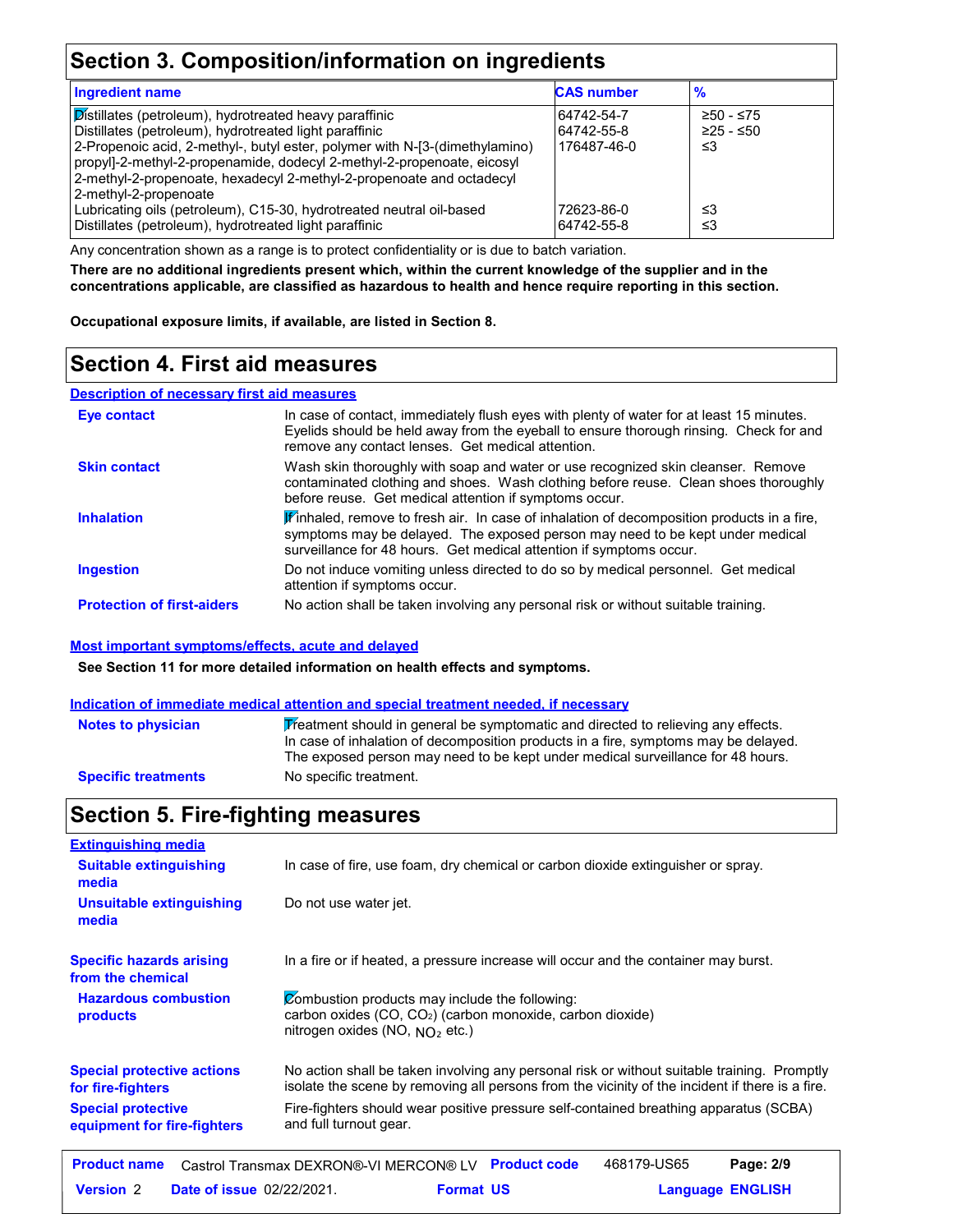### **Section 6. Accidental release measures**

|                                                       | <b>Personal precautions, protective equipment and emergency procedures</b>                                                                                                                                                                                                                                                                                                                         |  |
|-------------------------------------------------------|----------------------------------------------------------------------------------------------------------------------------------------------------------------------------------------------------------------------------------------------------------------------------------------------------------------------------------------------------------------------------------------------------|--|
| For non-emergency<br>personnel                        | No action shall be taken involving any personal risk or without suitable training.<br>Evacuate surrounding areas. Keep unnecessary and unprotected personnel from<br>entering. Do not touch or walk through spilled material. Put on appropriate personal<br>protective equipment. Floors may be slippery; use care to avoid falling.                                                              |  |
| For emergency responders                              | If specialized clothing is required to deal with the spillage, take note of any information in<br>Section 8 on suitable and unsuitable materials. See also the information in "For non-<br>emergency personnel".                                                                                                                                                                                   |  |
| <b>Environmental precautions</b>                      | Avoid dispersal of spilled material and runoff and contact with soil, waterways, drains<br>and sewers. Inform the relevant authorities if the product has caused environmental<br>pollution (sewers, waterways, soil or air).                                                                                                                                                                      |  |
| Methods and materials for containment and cleaning up |                                                                                                                                                                                                                                                                                                                                                                                                    |  |
| <b>Small spill</b>                                    | Stop leak if without risk. Move containers from spill area. Absorb with an inert material<br>and place in an appropriate waste disposal container. Dispose of via a licensed waste<br>disposal contractor.                                                                                                                                                                                         |  |
| <b>Large spill</b>                                    | Stop leak if without risk. Move containers from spill area. Prevent entry into sewers,<br>water courses, basements or confined areas. Contain and collect spillage with non-<br>combustible, absorbent material e.g. sand, earth, vermiculite or diatomaceous earth and<br>place in container for disposal according to local regulations. Dispose of via a licensed<br>waste disposal contractor. |  |

### **Section 7. Handling and storage**

| <b>Precautions for safe handling</b>                                             |                                                                                                                                                                                                                                                                                                                                                                                                                                                                                                                                                                                               |
|----------------------------------------------------------------------------------|-----------------------------------------------------------------------------------------------------------------------------------------------------------------------------------------------------------------------------------------------------------------------------------------------------------------------------------------------------------------------------------------------------------------------------------------------------------------------------------------------------------------------------------------------------------------------------------------------|
| <b>Protective measures</b>                                                       | Put on appropriate personal protective equipment (see Section 8).                                                                                                                                                                                                                                                                                                                                                                                                                                                                                                                             |
| <b>Advice on general</b><br>occupational hygiene                                 | Eating, drinking and smoking should be prohibited in areas where this material is<br>handled, stored and processed. Wash thoroughly after handling. Remove contaminated<br>clothing and protective equipment before entering eating areas. See also Section 8 for<br>additional information on hygiene measures.                                                                                                                                                                                                                                                                              |
| <b>Conditions for safe storage,</b><br>including any<br><i>incompatibilities</i> | Store in accordance with local regulations. Store in original container protected from<br>direct sunlight in a dry, cool and well-ventilated area, away from incompatible materials<br>(see Section 10) and food and drink. Keep container tightly closed and sealed until<br>ready for use. Store and use only in equipment/containers designed for use with this<br>product. Containers that have been opened must be carefully resealed and kept upright<br>to prevent leakage. Do not store in unlabeled containers. Use appropriate containment<br>to avoid environmental contamination. |
| <b>Not suitable</b>                                                              | Prolonged exposure to elevated temperature                                                                                                                                                                                                                                                                                                                                                                                                                                                                                                                                                    |

### **Section 8. Exposure controls/personal protection**

#### **Control parameters**

#### **Occupational exposure limits**

**Distillates (petroleum), hydrotreated heavy paraffinic <b>ACGIH TLV (United States).** 

TWA: 5 mg/m<sup>3</sup> 8 hours. Issued/Revised: 11/2009 Form: Inhalable fraction **OSHA PEL (United States).** TWA: 5 mg/m<sup>3</sup> 8 hours. Issued/Revised: 6/1993

Distillates (petroleum), hydrotreated light paraffinic **ACGIH TLV (United States).**

TWA: 5 mg/m<sup>3</sup> 8 hours. Issued/Revised: 11/2009 Form: Inhalable fraction **OSHA PEL (United States).** TWA: 5 mg/m<sup>3</sup> 8 hours. Issued/Revised: 6/1993

|                  |                                  | <b>Product name</b> Castrol Transmax DEXRON®-VI MERCON® LV Product code | 468179-US65 | Page: 3/9               |  |
|------------------|----------------------------------|-------------------------------------------------------------------------|-------------|-------------------------|--|
| <b>Version 2</b> | <b>Date of issue 02/22/2021.</b> | <b>Format US</b>                                                        |             | <b>Language ENGLISH</b> |  |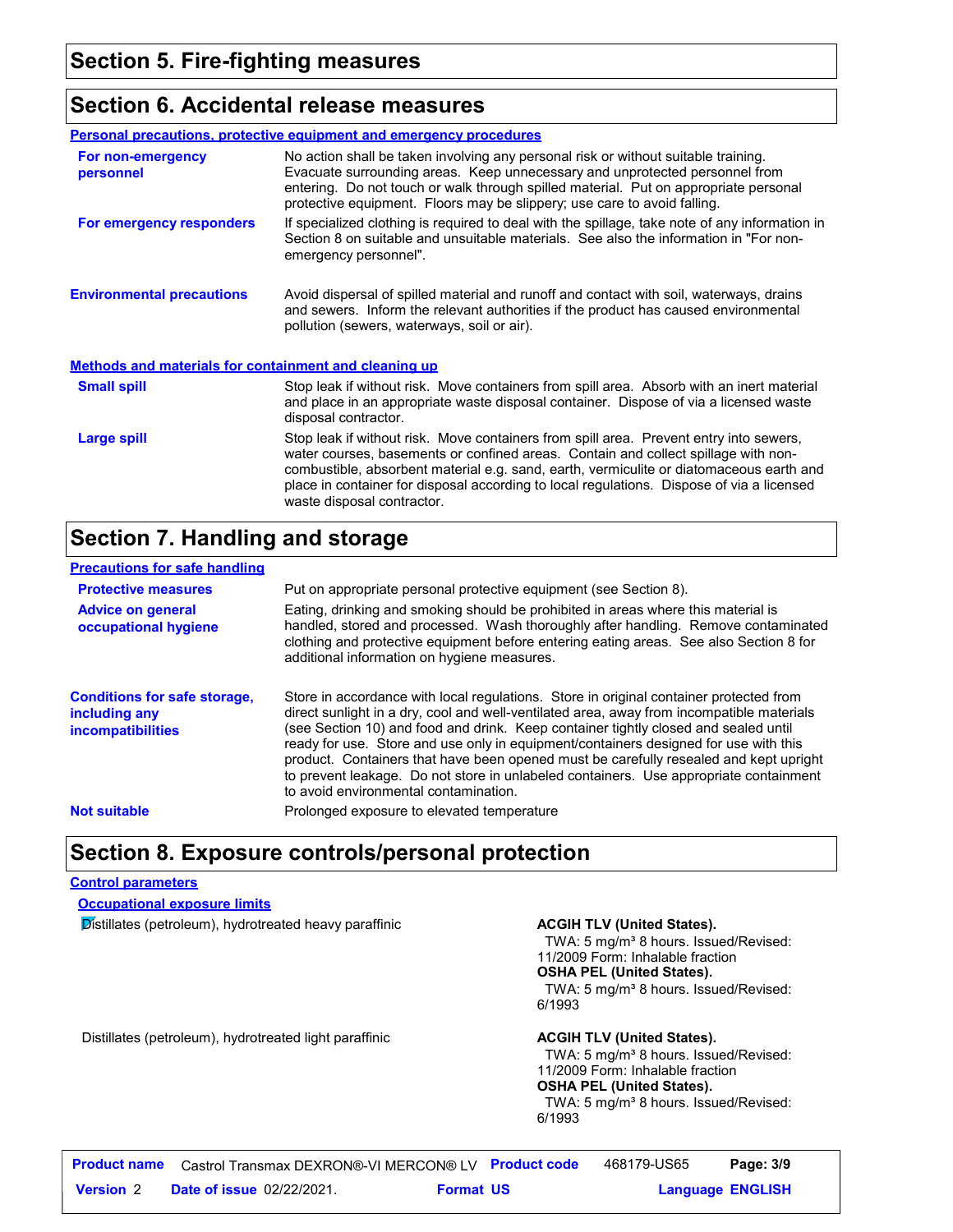## **Section 8. Exposure controls/personal protection**

| 2-Propenoic acid, 2-methyl-, butyl ester, polymer with N-[3-<br>(dimethylamino)propyl]-2-methyl-2-propenamide, dodecyl 2-methyl-<br>2-propenoate, eicosyl 2-methyl-2-propenoate, hexadecyl 2-methyl-<br>2-propenoate and octadecyl 2-methyl-2-propenoate |                                                                                                                                                                                                                                                                                                                                                                                                                                                                                                                                                                                                                                                                                                                                                                                                                                                                                                                                                                                                            | None.                                                                                                                                                                                                                                                         |  |
|----------------------------------------------------------------------------------------------------------------------------------------------------------------------------------------------------------------------------------------------------------|------------------------------------------------------------------------------------------------------------------------------------------------------------------------------------------------------------------------------------------------------------------------------------------------------------------------------------------------------------------------------------------------------------------------------------------------------------------------------------------------------------------------------------------------------------------------------------------------------------------------------------------------------------------------------------------------------------------------------------------------------------------------------------------------------------------------------------------------------------------------------------------------------------------------------------------------------------------------------------------------------------|---------------------------------------------------------------------------------------------------------------------------------------------------------------------------------------------------------------------------------------------------------------|--|
| Lubricating oils (petroleum), C15-30, hydrotreated neutral oil-based                                                                                                                                                                                     |                                                                                                                                                                                                                                                                                                                                                                                                                                                                                                                                                                                                                                                                                                                                                                                                                                                                                                                                                                                                            | <b>ACGIH TLV (United States).</b><br>TWA: 5 mg/m <sup>3</sup> 8 hours. Issued/Revised:<br>11/2009 Form: Inhalable fraction<br><b>OSHA PEL (United States).</b><br>TWA: 5 mg/m <sup>3</sup> 8 hours. Issued/Revised:<br>6/1993                                 |  |
| Distillates (petroleum), hydrotreated light paraffinic                                                                                                                                                                                                   |                                                                                                                                                                                                                                                                                                                                                                                                                                                                                                                                                                                                                                                                                                                                                                                                                                                                                                                                                                                                            | <b>ACGIH TLV (United States).</b><br>TWA: 5 mg/m <sup>3</sup> 8 hours. Issued/Revised:<br>11/2009 Form: Inhalable fraction<br><b>OSHA PEL (United States).</b><br>TWA: 5 mg/m <sup>3</sup> 8 hours. Issued/Revised:<br>6/1993                                 |  |
| <b>Appropriate engineering</b><br><b>controls</b>                                                                                                                                                                                                        | All activities involving chemicals should be assessed for their risks to health, to ensure<br>exposures are adequately controlled. Personal protective equipment should only be<br>considered after other forms of control measures (e.g. engineering controls) have been<br>suitably evaluated. Personal protective equipment should conform to appropriate<br>standards, be suitable for use, be kept in good condition and properly maintained.<br>Your supplier of personal protective equipment should be consulted for advice on<br>selection and appropriate standards. For further information contact your national<br>organisation for standards.<br>Provide exhaust ventilation or other engineering controls to keep the relevant airborne<br>concentrations below their respective occupational exposure limits.<br>The final choice of protective equipment will depend upon a risk assessment. It is<br>important to ensure that all items of personal protective equipment are compatible. |                                                                                                                                                                                                                                                               |  |
| <b>Environmental exposure</b><br>controls                                                                                                                                                                                                                | Emissions from ventilation or work process equipment should be checked to ensure they<br>comply with the requirements of environmental protection legislation. In some cases,<br>fume scrubbers, filters or engineering modifications to the process equipment will be<br>necessary to reduce emissions to acceptable levels.                                                                                                                                                                                                                                                                                                                                                                                                                                                                                                                                                                                                                                                                              |                                                                                                                                                                                                                                                               |  |
| <b>Individual protection measures</b>                                                                                                                                                                                                                    |                                                                                                                                                                                                                                                                                                                                                                                                                                                                                                                                                                                                                                                                                                                                                                                                                                                                                                                                                                                                            |                                                                                                                                                                                                                                                               |  |
| <b>Hygiene measures</b>                                                                                                                                                                                                                                  | eating, smoking and using the lavatory and at the end of the working period.<br>showers are close to the workstation location.                                                                                                                                                                                                                                                                                                                                                                                                                                                                                                                                                                                                                                                                                                                                                                                                                                                                             | Wash hands, forearms and face thoroughly after handling chemical products, before<br>Appropriate techniques should be used to remove potentially contaminated clothing.<br>Wash contaminated clothing before reusing. Ensure that eyewash stations and safety |  |
| <b>Eye/face protection</b>                                                                                                                                                                                                                               | Safety glasses with side shields.                                                                                                                                                                                                                                                                                                                                                                                                                                                                                                                                                                                                                                                                                                                                                                                                                                                                                                                                                                          |                                                                                                                                                                                                                                                               |  |
| <b>Skin protection</b>                                                                                                                                                                                                                                   |                                                                                                                                                                                                                                                                                                                                                                                                                                                                                                                                                                                                                                                                                                                                                                                                                                                                                                                                                                                                            |                                                                                                                                                                                                                                                               |  |
| <b>Hand protection</b>                                                                                                                                                                                                                                   | Wear protective gloves if prolonged or repeated contact is likely. Wear chemical<br>resistant gloves. Recommended: Nitrile gloves. The correct choice of protective gloves<br>depends upon the chemicals being handled, the conditions of work and use, and the<br>condition of the gloves (even the best chemically resistant glove will break down after<br>repeated chemical exposures). Most gloves provide only a short time of protection<br>before they must be discarded and replaced. Because specific work environments and<br>material handling practices vary, safety procedures should be developed for each<br>intended application. Gloves should therefore be chosen in consultation with the supplier/<br>manufacturer and with a full assessment of the working conditions.                                                                                                                                                                                                              |                                                                                                                                                                                                                                                               |  |
| <b>Body protection</b>                                                                                                                                                                                                                                   | Use of protective clothing is good industrial practice.<br>Personal protective equipment for the body should be selected based on the task being<br>performed and the risks involved and should be approved by a specialist before handling<br>this product.<br>Cotton or polyester/cotton overalls will only provide protection against light superficial<br>contamination that will not soak through to the skin. Overalls should be laundered on a<br>regular basis. When the risk of skin exposure is high (e.g. when cleaning up spillages or<br>if there is a risk of splashing) then chemical resistant aprons and/or impervious chemical<br>suits and boots will be required.                                                                                                                                                                                                                                                                                                                      |                                                                                                                                                                                                                                                               |  |

| <b>Product name</b> | Castrol Transmax DEXRON®-VI MERCON® LV Product code |                  | 468179-US65 | Page: 4/9               |
|---------------------|-----------------------------------------------------|------------------|-------------|-------------------------|
| <b>Version</b> 2    | <b>Date of issue 02/22/2021.</b>                    | <b>Format US</b> |             | <b>Language ENGLISH</b> |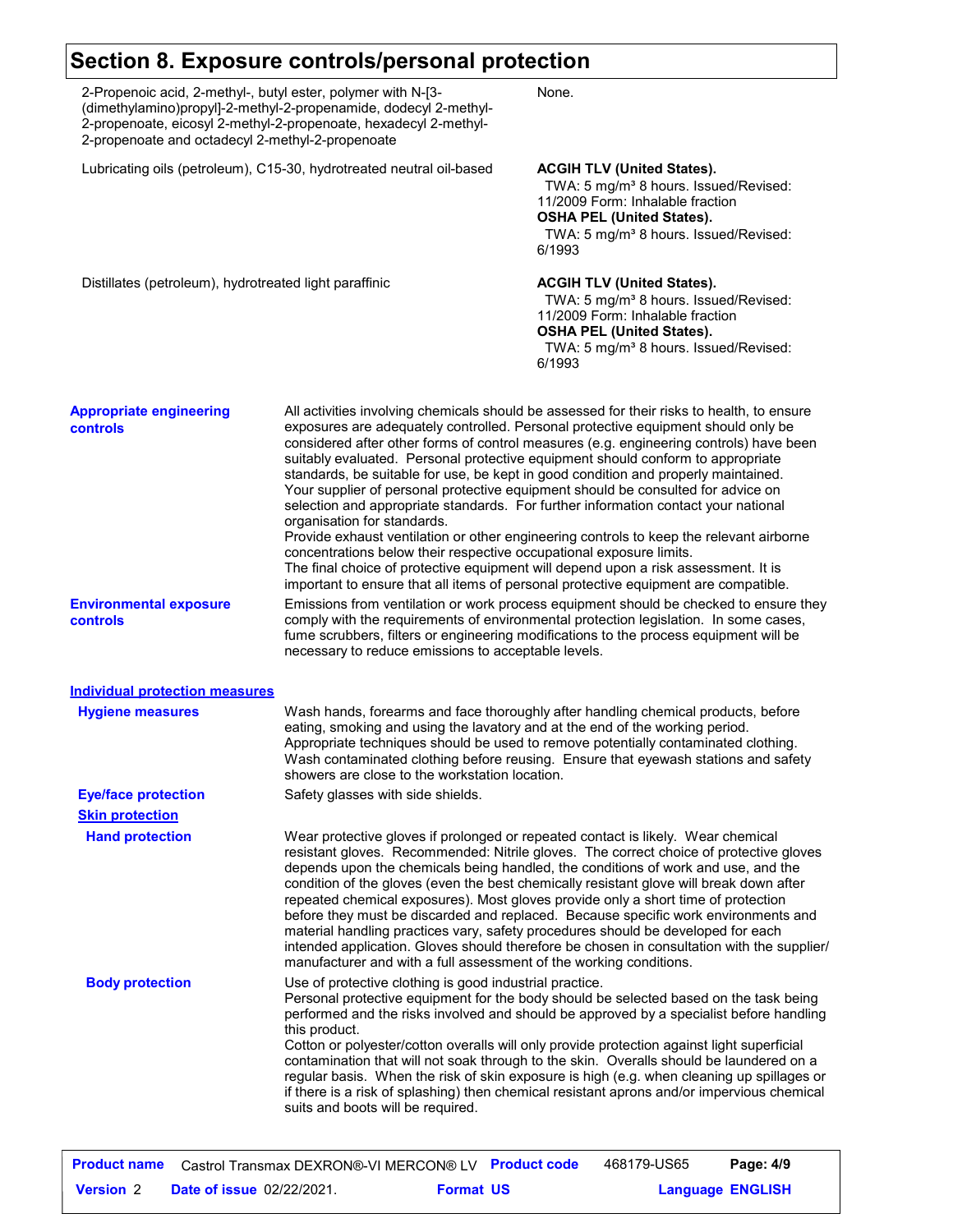## **Section 8. Exposure controls/personal protection**

| <b>Other skin protection</b>  | Appropriate footwear and any additional skin protection measures should be selected<br>based on the task being performed and the risks involved and should be approved by a<br>specialist before handling this product.                                                                                                                                                                                                                                                                               |
|-------------------------------|-------------------------------------------------------------------------------------------------------------------------------------------------------------------------------------------------------------------------------------------------------------------------------------------------------------------------------------------------------------------------------------------------------------------------------------------------------------------------------------------------------|
| <b>Respiratory protection</b> | In case of insufficient ventilation, wear suitable respiratory equipment.<br>The correct choice of respiratory protection depends upon the chemicals being handled,<br>the conditions of work and use, and the condition of the respiratory equipment. Safety<br>procedures should be developed for each intended application. Respiratory protection<br>equipment should therefore be chosen in consultation with the supplier/manufacturer<br>and with a full assessment of the working conditions. |

### **Section 9. Physical and chemical properties**

| <b>Appearance</b>                                 |                                                                                                                                         |
|---------------------------------------------------|-----------------------------------------------------------------------------------------------------------------------------------------|
| <b>Physical state</b>                             | Liquid.                                                                                                                                 |
| Color                                             | Red.                                                                                                                                    |
| Odor                                              | Not available.                                                                                                                          |
| <b>Odor threshold</b>                             | Not available.                                                                                                                          |
| pH                                                | Not applicable.                                                                                                                         |
| <b>Melting point</b>                              | Not available.                                                                                                                          |
| <b>Boiling point</b>                              | Not available.                                                                                                                          |
| <b>Flash point</b>                                | Open cup: >180°C (>356°F) [Cleveland.]                                                                                                  |
| <b>Pour point</b>                                 | -54 $^{\circ}$ C                                                                                                                        |
| <b>Evaporation rate</b>                           | Not available.                                                                                                                          |
| <b>Flammability (solid, gas)</b>                  | Not applicable. Based on - Physical state                                                                                               |
| Lower and upper explosive<br>(flammable) limits   | Not available.                                                                                                                          |
| <b>Vapor pressure</b>                             | Not available.                                                                                                                          |
| <b>Vapor density</b>                              | Not available.                                                                                                                          |
| <b>Density</b>                                    | <1000 kg/m <sup>3</sup> (<1 g/cm <sup>3</sup> ) at 15 <sup>°</sup> C                                                                    |
| <b>Solubility</b>                                 | insoluble in water.                                                                                                                     |
| <b>Partition coefficient: n-</b><br>octanol/water | Not available.                                                                                                                          |
| <b>Auto-ignition temperature</b>                  | Not available.                                                                                                                          |
| <b>Decomposition temperature</b>                  | Not available.                                                                                                                          |
| <b>Viscosity</b>                                  | Kinematic: 30.2 mm <sup>2</sup> /s (30.2 cSt) at 40 $^{\circ}$ C<br>Kinematic: 5.6 to 6.2 mm <sup>2</sup> /s (5.6 to 6.2 cSt) at 100 °C |

## **Section 10. Stability and reactivity**

| <b>Reactivity</b>                                   | No specific test data available for this product. Refer to Conditions to avoid and<br>Incompatible materials for additional information.                                |
|-----------------------------------------------------|-------------------------------------------------------------------------------------------------------------------------------------------------------------------------|
| <b>Chemical stability</b>                           | The product is stable.                                                                                                                                                  |
| <b>Possibility of hazardous</b><br><b>reactions</b> | Under normal conditions of storage and use, hazardous reactions will not occur.<br>Under normal conditions of storage and use, hazardous polymerization will not occur. |
| <b>Conditions to avoid</b>                          | Avoid all possible sources of ignition (spark or flame).                                                                                                                |
| <b>Incompatible materials</b>                       | Reactive or incompatible with the following materials: oxidizing materials.                                                                                             |
| <b>Hazardous decomposition</b><br>products          | Under normal conditions of storage and use, hazardous decomposition products should<br>not be produced.                                                                 |

| <b>Product name</b> | Castrol Transmax DEXRON®-VI MERCON® LV Product code |                  | 468179-US65             | Page: 5/9 |  |
|---------------------|-----------------------------------------------------|------------------|-------------------------|-----------|--|
| <b>Version 2</b>    | <b>Date of issue 02/22/2021.</b>                    | <b>Format US</b> | <b>Language ENGLISH</b> |           |  |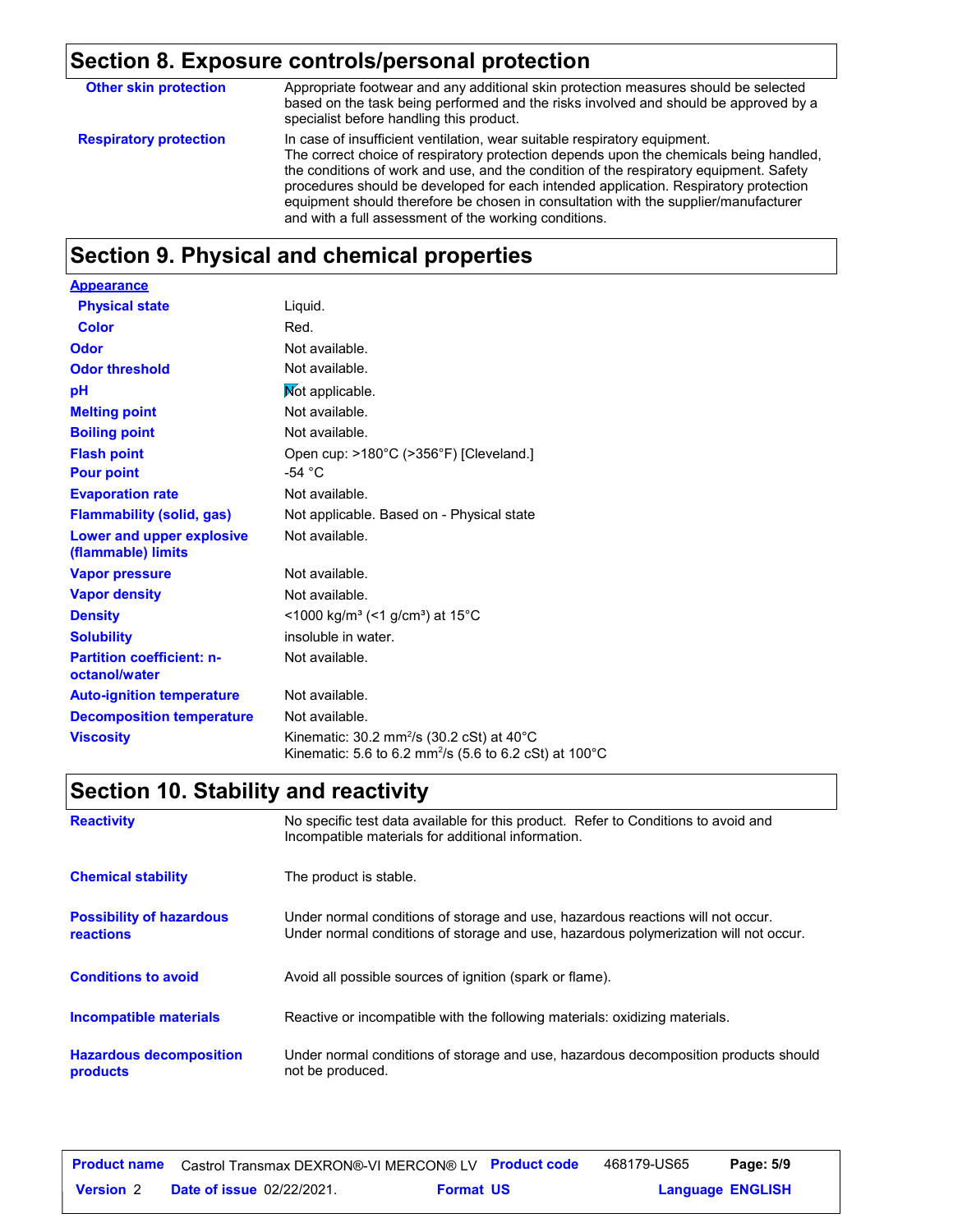### **Section 11. Toxicological information**

#### **Information on toxicological effects**

| <b>ASPIRATION HAZARD - Category 1</b><br><b>ASPIRATION HAZARD - Category 1</b>                                             |  |  |
|----------------------------------------------------------------------------------------------------------------------------|--|--|
|                                                                                                                            |  |  |
|                                                                                                                            |  |  |
|                                                                                                                            |  |  |
|                                                                                                                            |  |  |
| Exposure to decomposition products may cause a health hazard. Serious effects may                                          |  |  |
|                                                                                                                            |  |  |
|                                                                                                                            |  |  |
|                                                                                                                            |  |  |
| No specific data.<br>Adverse symptoms may include the following:<br>irritation<br>dryness<br>cracking                      |  |  |
| May be harmful by inhalation if exposure to vapor, mists or fumes resulting from thermal<br>decomposition products occurs. |  |  |
| No specific data.                                                                                                          |  |  |
|                                                                                                                            |  |  |
|                                                                                                                            |  |  |
|                                                                                                                            |  |  |
|                                                                                                                            |  |  |
|                                                                                                                            |  |  |
|                                                                                                                            |  |  |
|                                                                                                                            |  |  |
|                                                                                                                            |  |  |
|                                                                                                                            |  |  |
|                                                                                                                            |  |  |
|                                                                                                                            |  |  |
|                                                                                                                            |  |  |
| No known significant effects or critical hazards.<br>No known significant effects or critical hazards.                     |  |  |
|                                                                                                                            |  |  |
|                                                                                                                            |  |  |

### **Numerical measures of toxicity**

Not available. **Acute toxicity estimates**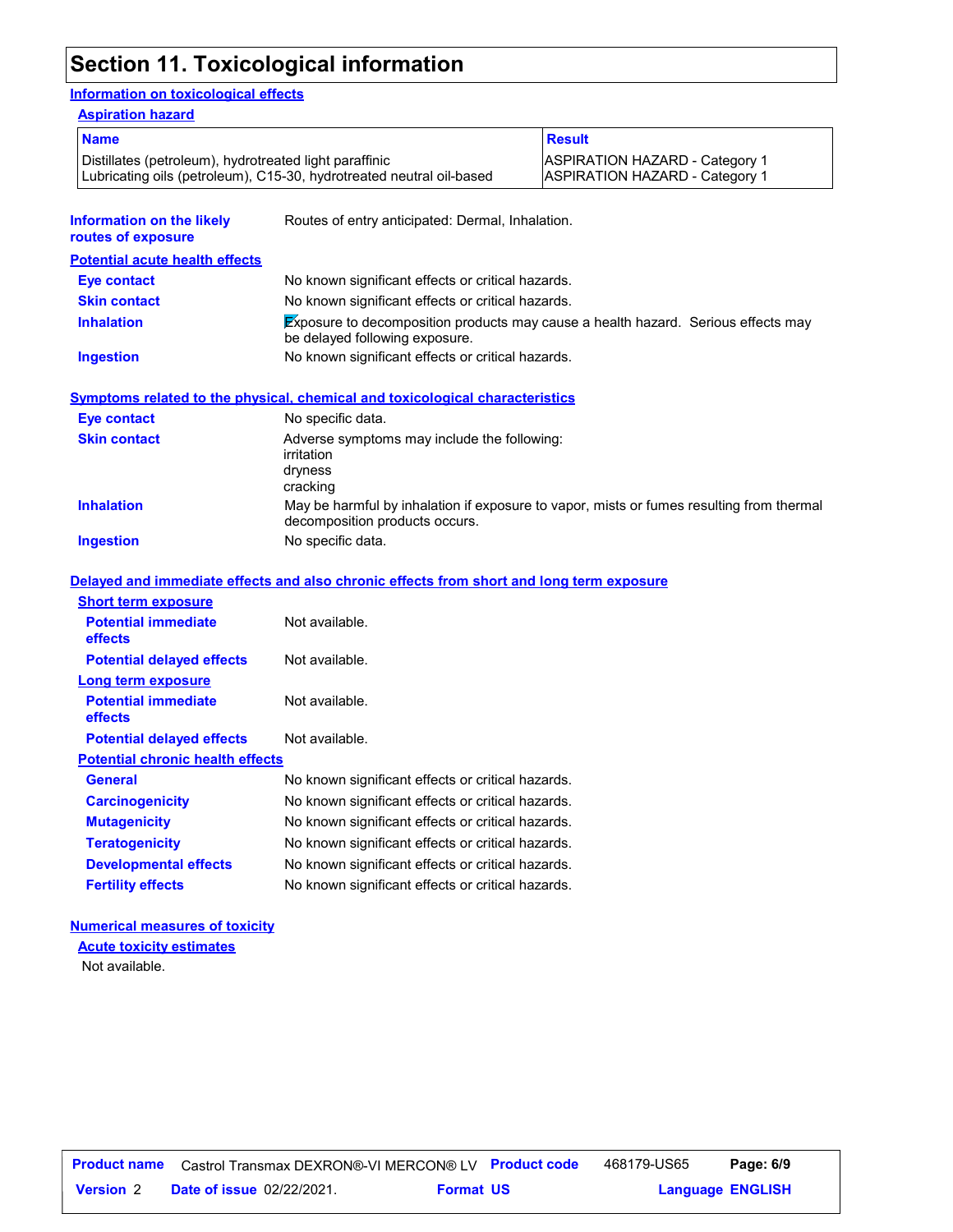### **Section 12. Ecological information**

#### **Toxicity**

No testing has been performed by the manufacturer.

#### **Persistence and degradability**

Expected to be biodegradable.

#### **Bioaccumulative potential**

This product is not expected to bioaccumulate through food chains in the environment.

| <b>Mobility in soil</b>                                 |                                                                                                                           |
|---------------------------------------------------------|---------------------------------------------------------------------------------------------------------------------------|
| <b>Soil/water partition</b><br><b>coefficient (Koc)</b> | Not available.                                                                                                            |
| <b>Mobility</b>                                         | Spillages may penetrate the soil causing ground water contamination.                                                      |
| <b>Other adverse effects</b>                            | No known significant effects or critical hazards.                                                                         |
| <b>Other ecological information</b>                     | Spills may form a film on water surfaces causing physical damage to organisms. Oxygen<br>transfer could also be impaired. |

### **Section 13. Disposal considerations**

The generation of waste should be avoided or minimized wherever possible. Significant quantities of waste product residues should not be disposed of via the foul sewer but processed in a suitable effluent treatment plant. Dispose of surplus and non-recyclable products via a licensed waste disposal contractor. Disposal of this product, solutions and any by-products should at all times comply with the requirements of environmental protection and waste disposal legislation and any regional local authority requirements. Waste packaging should be recycled. Incineration or landfill should only be considered when recycling is not feasible. This material and its container must be disposed of in a safe way. Empty containers or liners may retain some product residues. Avoid dispersal of spilled material and runoff and contact with soil, waterways, drains and sewers. **Disposal methods**

### **Section 14. Transport information**

|                                         | <b>DOT Classification</b> | <b>TDG Classification</b>    | <b>IMDG</b>                  | <b>IATA</b>              |
|-----------------------------------------|---------------------------|------------------------------|------------------------------|--------------------------|
| <b>UN number</b>                        | Not regulated.            | Not regulated.               | Not regulated.               | Not regulated.           |
| <b>UN proper</b><br>shipping name       |                           |                              | $\overline{\phantom{a}}$     | $\overline{\phantom{a}}$ |
| <b>Transport</b><br>hazard class(es)    |                           |                              | ۰                            | ٠                        |
| <b>Packing group</b>                    | $\overline{\phantom{a}}$  | $\qquad \qquad \blacksquare$ | $\qquad \qquad \blacksquare$ | $\overline{\phantom{0}}$ |
| <b>Environmental</b><br>hazards         | lNo.                      | No.                          | No.                          | No.                      |
| <b>Additional</b><br><b>information</b> |                           | -                            | $\qquad \qquad \blacksquare$ |                          |

**Special precautions for user** Not available.

**Transport in bulk according to IMO instruments**

Not available.

**Date of issue** 02/22/2021. **Version** 2 **Format Language Product name** Castrol Transmax DEXRON®-VI MERCON® LV **Product code** 468179-US65 **Page: 7/9** | **Language ENGLISH** 468179-US65 Page: 7/9 **Format US**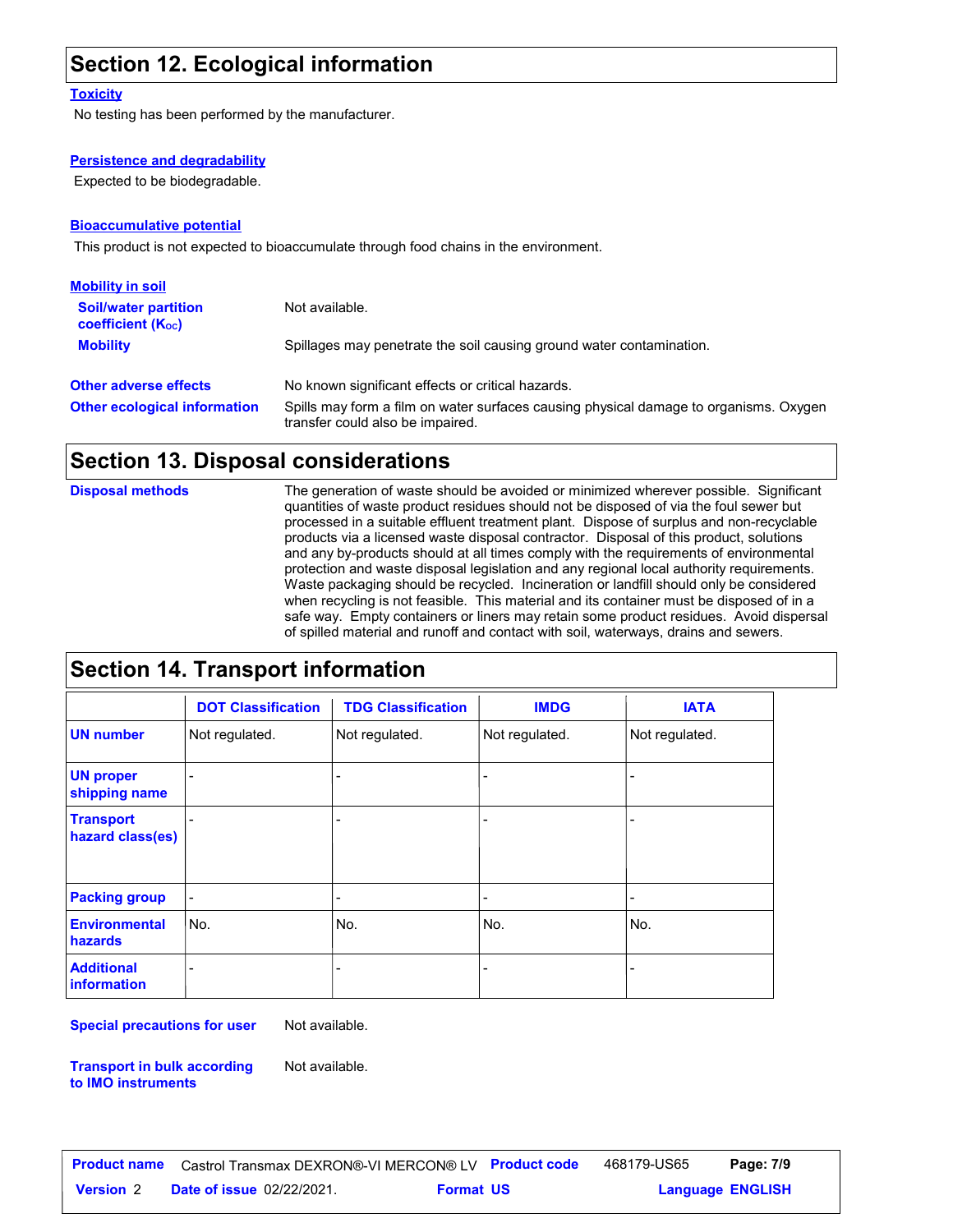### **Section 15. Regulatory information**

#### **U.S. Federal regulations**

**United States inventory** All components are active or exempted.

#### **SARA 302/304 (TSCA 8b)**

#### **Composition/information on ingredients**

| <b>SARA 311/312</b>                       |                                                                                                                                                                                                                                 |
|-------------------------------------------|---------------------------------------------------------------------------------------------------------------------------------------------------------------------------------------------------------------------------------|
| <b>Classification</b>                     | Not applicable.                                                                                                                                                                                                                 |
| <b>SARA 313</b>                           |                                                                                                                                                                                                                                 |
| <b>Form R - Reporting</b><br>requirements | This product does not contain any hazardous ingredients at or above requiated<br>thresholds.                                                                                                                                    |
| <b>Supplier notification</b>              | This product does not contain any hazardous ingredients at or above requiated<br>thresholds.                                                                                                                                    |
| <b>State regulations</b>                  |                                                                                                                                                                                                                                 |
| <b>Massachusetts</b>                      | The following components are listed: OIL MIST, MINERAL; MINERAL OIL,<br>PETROLEUM DISTILLATES, HYDROTREATED LIGHT PARAFFINIC; OIL MIST,<br>MINERAL; MINERAL OIL, PETROLEUM DISTILLATES, HYDROTREATED LIGHT<br><b>PARAFFINIC</b> |
| <b>New Jersey</b>                         | The following components are listed: Amines, polyethylenepoly-, reaction products with<br>succinic anhydride polyisobutenyl derivs., borated                                                                                    |
| <b>Pennsylvania</b>                       | The following components are listed: Amines, polyethylenepoly-, reaction products with<br>succinic anhydride polyisobutenyl derivs., borated                                                                                    |

#### **California Prop. 65**

WARNING: This product can expose you to chemicals including Ethylene oxide and Benzene, which are known to the State of California to cause cancer and birth defects or other reproductive harm. This product can expose you to chemicals including Ethyl acrylate, Propylene oxide, 1,4-Dioxane, Naphthalene and Ethylbenzene, which are known to the State of California to cause cancer, and Ethylene Glycol and Toluene, which are known to the State of California to cause birth defects or other reproductive harm. For more information go to www.P65Warnings.ca.gov.

#### **Other regulations**

| <b>Australia inventory (AICS)</b>                                                              | All components are listed or exempted.                                                                                    |
|------------------------------------------------------------------------------------------------|---------------------------------------------------------------------------------------------------------------------------|
| <b>Canada inventory</b>                                                                        | All components are listed or exempted.                                                                                    |
| <b>China inventory (IECSC)</b>                                                                 | All components are listed or exempted.                                                                                    |
| <b>Japan inventory (ENCS)</b><br><b>Korea inventory (KECI)</b><br><b>Philippines inventory</b> | At least one component is not listed.<br>All components are listed or exempted.<br>All components are listed or exempted. |
| (PICCS)                                                                                        |                                                                                                                           |
| <b>Taiwan Chemical</b><br><b>Substances Inventory</b><br>(TCSI)                                | All components are listed or exempted.                                                                                    |
| <b>REACH Status</b>                                                                            | For the REACH status of this product please                                                                               |

ase consult your company contact, as identified in Section 1.

### **Section 16. Other information**

#### **National Fire Protection Association (U.S.A.)**



|                  | <b>Product name</b> Castrol Transmax DEXRON®-VI MERCON® LV Product code |                  | 468179-US65 | Page: 8/9               |  |
|------------------|-------------------------------------------------------------------------|------------------|-------------|-------------------------|--|
| <b>Version 2</b> | <b>Date of issue 02/22/2021.</b>                                        | <b>Format US</b> |             | <b>Language ENGLISH</b> |  |